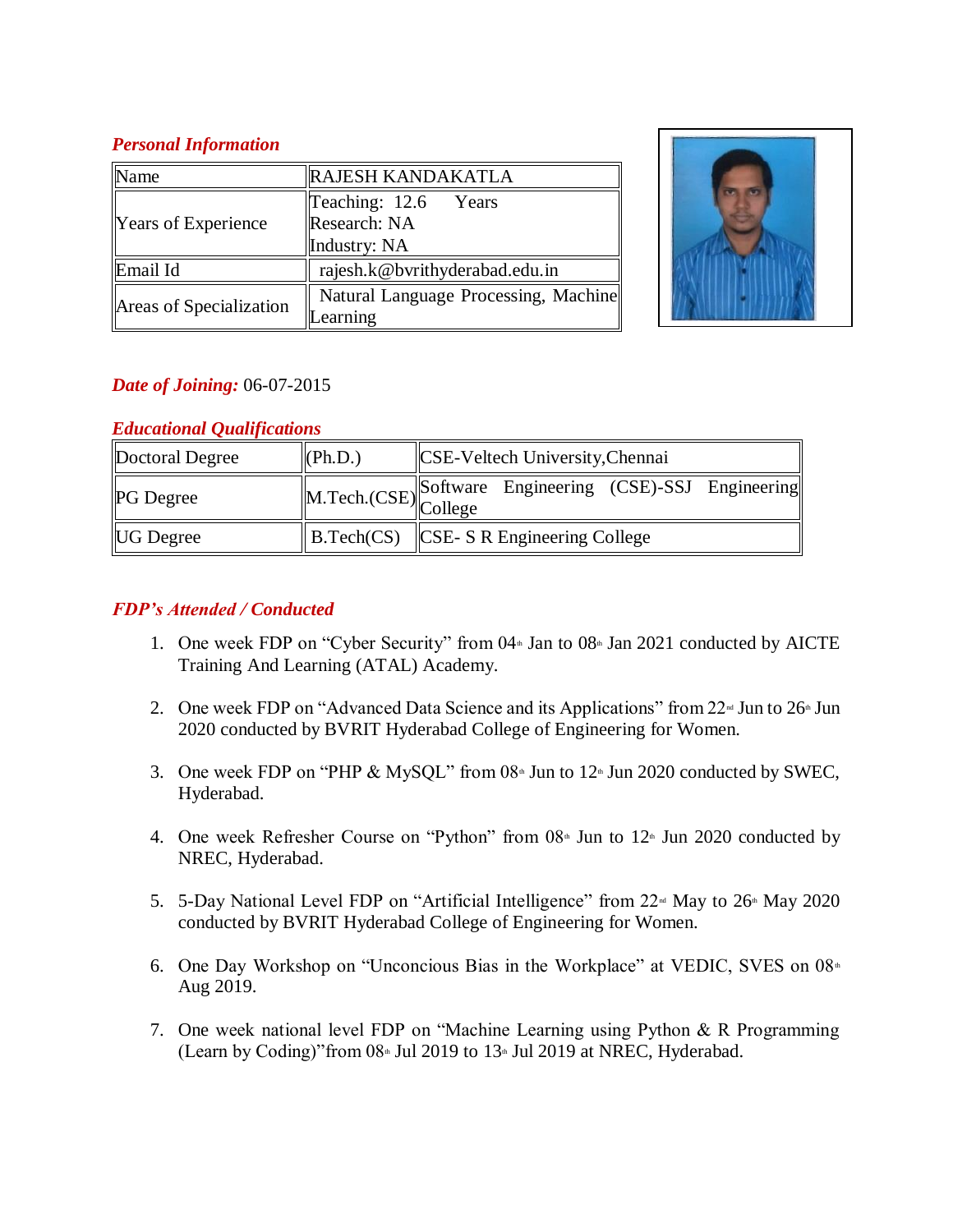- 8. One week national level FDP in Association with National cyber safety and security standards on Security, Privacy, Challenges and Opportunities with current tools and techniques: A Research perspective dated  $25<sup>th</sup>$  Jun 2018 to 1<sup>st</sup> Jul 2018 at NREC, Hyderabad.
- 9. One Day Workshop on "Think Technology Transform Level 1" at VEDIC, SVES on 21st Jun 2018.
- 10. Three Day Workshop on "Inspire Impact Introspect Level 1" at VEDIC, SVES from 08th Aug 2017 to 10th Aug 2017
- 11. One week FDP on Data Science and Big Data Analytics organized by E&ICT Academy, NIT, Warangal at BVRIT Hyderabad from  $06<sup>th</sup>$  Mar  $2017$  to  $11<sup>th</sup>$  Mar  $2017$ .
- 12. One week FDP on Open Source Software through Spoken Tutorials, IIT Bombay at BVRIT HYDERABAD from  $04^{\text{th}}$  Nov 2016 to 10<sup>th</sup> Nov 2016.
- 13. Three Day Workshop on "Scientific Educational Practices" at VEDIC, SVES from 19<sup>th</sup> Sep 2016 to 21<sup>st</sup> Sep 2016.

#### *Any Other Achievements*

1. Qualified in "National Eligibility Test (NET)" in Dec'2019.

2. Qualified in "Faculty Eligibility Test (FET)" conducted by Jawaharlal Nehru Technological University, Hyderabad in 2011.

#### *Certifications:*

- Completed "Using Python to Access Web Data" Certification Course from Coursera, Jun 2020.
- Completed **"**Pyhton Data Structures**"** Certification Course from Coursera, Jun 2020.
- Completed "Programming for Everybody (Getting Started with Python)" Certification Course from Coursera, Jun 2020.
- Certificate for successful completion of "C Programming Quiz" organized by Geetanjali Institute of Technical Studies, Udaipur, Jun 2020.
- Completed "Problem Solving Through Programming in C" Certification Course from NPTEL, Apr 2019.
- Completed "Programming, Data Structures and Algorithms using C" Certification Course from NPTEL, Mar 2018.